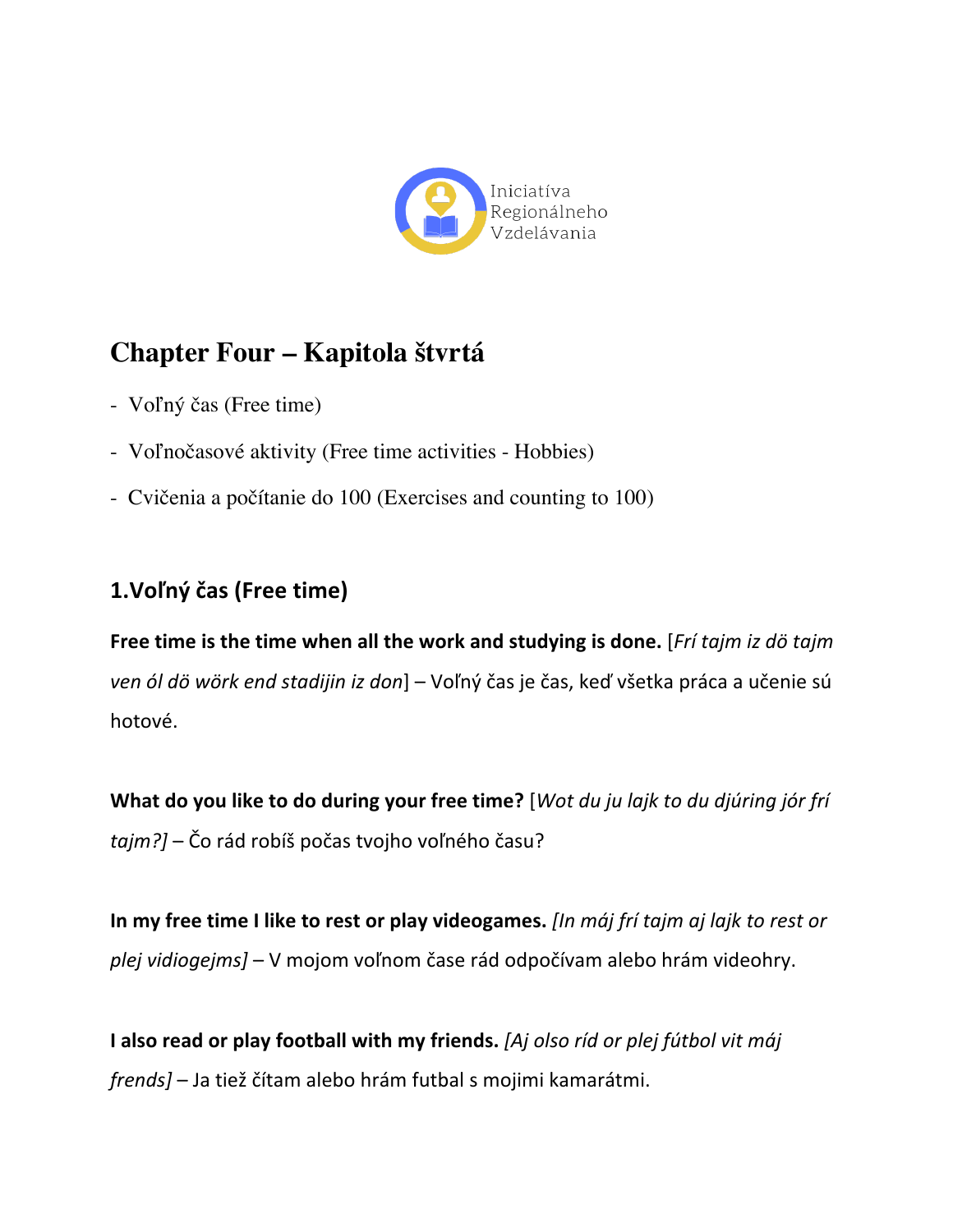**My favourite hobby is painting.** *[Máj fejvörit hobbi iz pejnting]* – Moje obľúbené hobby je maľovanie.

### **2. Voľnočasové aktivity (Free time activities - Hobbies)**

## **There exists a lot of free time activities. Some are more creative, others are** more physical.

*[Dér igzists ö lot of frói tajm ektivitís. Sam ár mór kriejtiv end adörs ár mór fizikal]* – Existuje veľa voľnočasových aktivít. Niektoré sú viac kreatívne, iné sú viac fyzické.

Creative hobbies are for example: painting, lego building, drawing, origami and **playing on musical instruments**. *[Kriejtiv hobbis ar for igzempl: pejnting, lego bilding, dróuin, origami end plejing on mjúzikal instrumentc]* – Kreatívne voľnočasové aktivity sú napríklad: maľovanie, stavanie lega, kreslenie, origami a hranie na hudobných nástrojoch.

**Physical activities are various sports like football, tennis, basketball, horse** riding, handball, volleyball, hockey or running. Other physical activities are also going to the gym or exercising at home. [Fizikal ektivitis ár vérjös sports lajk fútbol, tenis, basketbol, hórs rajding, hendbol, volibol, hakij or runing. Adör fizikal ektivíes ár olso gojin to dö džim or exösájzing et houm] - Fyzické aktivity sú rôzne športy ako futbal, tenis, basketbal, jazdenie na koňoch, hádzaná, volejbal, hokej alebo beh. Iné fyzické aktivity sú tiež chodenie do fitness centra alebo cvičenie doma.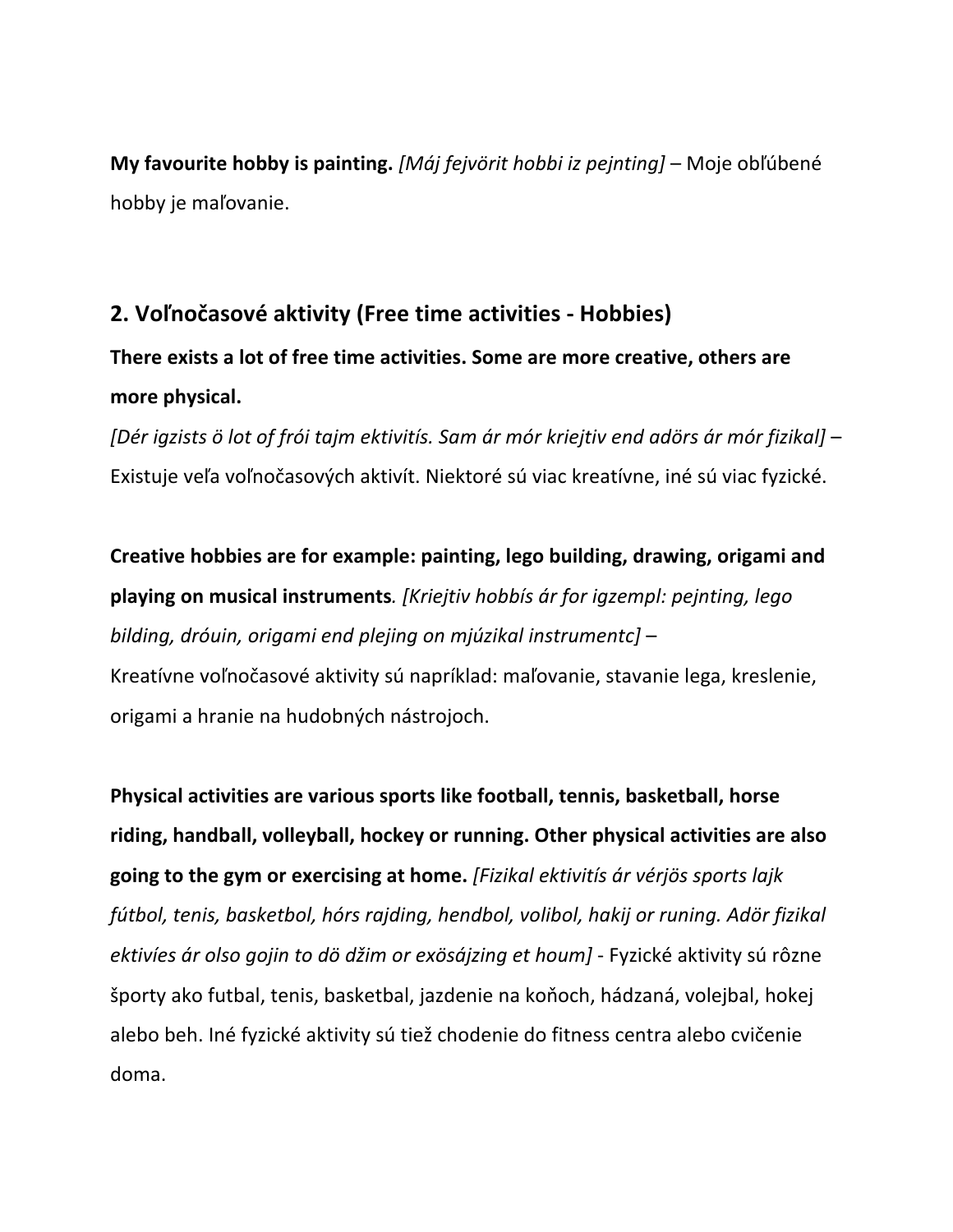Physical activities are good for our health. Especially when they are combined with healthy food. [Fizikal ektivitis ár gúd for aur helt. Ispešöli ven dej ár *kombajnd vit helty fúd] – Fyzické aktivity sú dobré pre naše zdravie. Hlavne keď sú skombinované so zdravým jedlom.* 

### **Cvičenia (Exercises):**

1.Answer the questions with whole sentences [Ensör dö kueščöns vit hól sentenzis] *–* Odpovedaj na otázky celou vetou*:* 

*\*Q-question, A-answer*

Q1: What is your favourite hobby? – Čo je tvoje obľúbené hobby? A1:

Q2: Which free time activities do you do? - Ktoré voľnočasové aktivity robíš ty?  $A2:$ 

Q3: Do you like sports? – Máš rád/rada šport? A3:

Q4: What is your least *[líst]* favourite hobbi? – Čo je tvoje najmenej obľúbené hobby? 

A4: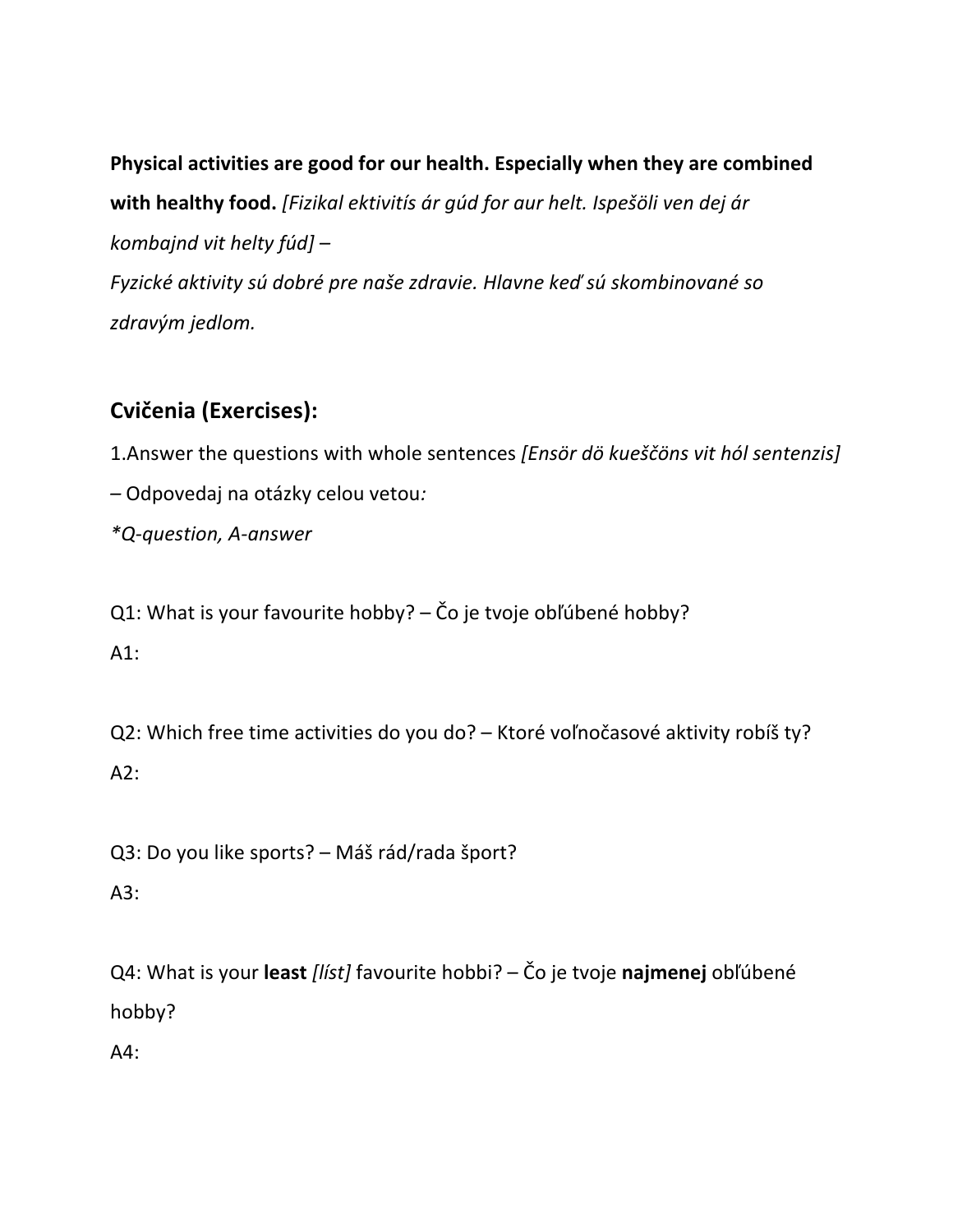Q5: Do you like creative or physical activities more? -Máš radšej kreatívne alebo fyzické aktivity?

A5:

2. Match free time activities with their category [Meč frí tajm ektivitís vit dejr kategori] – Spoj voľnočasové aktivity s ich kategóriu.

Categories: 

**Physical:**

**Creative:**

Activities: lego building, exercising at home, bicykling, running, football, painting, drawing, playing on a piano, playing on a guitar, swimming.

| ČÍSLA          | VÝSLOVNOSŤ | AJ/ENGLISH |
|----------------|------------|------------|
| $\mathbf{1}$   | van        | one        |
| $\overline{2}$ | tú         | two        |
| 3              | srí        | three      |
| 4              | for        | four       |
| 5              | fajv       | five       |
| 6              | six        | six        |
| $\overline{7}$ | sevn       | seven      |
| 8              | ejt        | eight      |
| 9              | najn       | nine       |

### Počítanie do 100 (Counting to 100)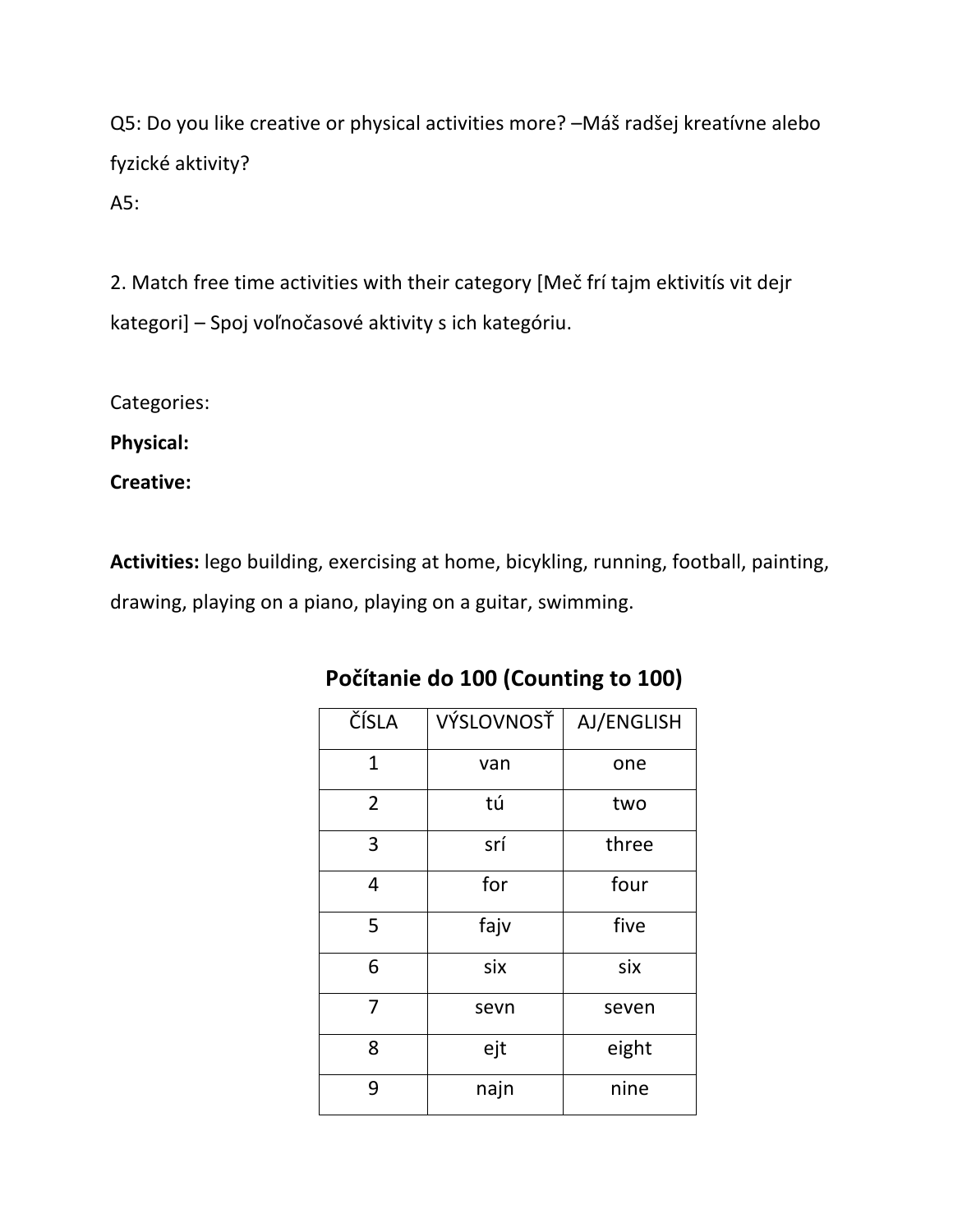| 10 | ten         | ten          |
|----|-------------|--------------|
| 11 | ilevn       | eleven       |
| 12 | tvely       | twelve       |
| 13 | sörtín      | thirteen     |
| 14 | fortín      | fourteen     |
| 15 | fiftín      | fifteen      |
| 16 | sixtín      | sixteen      |
| 17 | sevntín     | seventeen    |
| 18 | ejtín       | eighteen     |
| 19 | najntín     | nineteen     |
| 20 | tventy      | twenty       |
| 21 | tventyvan   | twenty-one   |
| 22 | tventytú    | twenty-two   |
| 23 | tventy-srí  | twenty-three |
| 24 | tventy-for  | twenty-four  |
| 25 | tventy-fajv | twenty-five  |
| 26 | tventy-six  | twenty-six   |
| 27 | tventy-sevn | twenty-      |
|    |             | seven        |
| 28 | tventy-ejt  | twenty-eight |
| 29 | tventy-najn | twenty-nine  |
|    |             |              |
| 30 | sörty       | thirty       |
| 31 | sörty-van   | thirty-one   |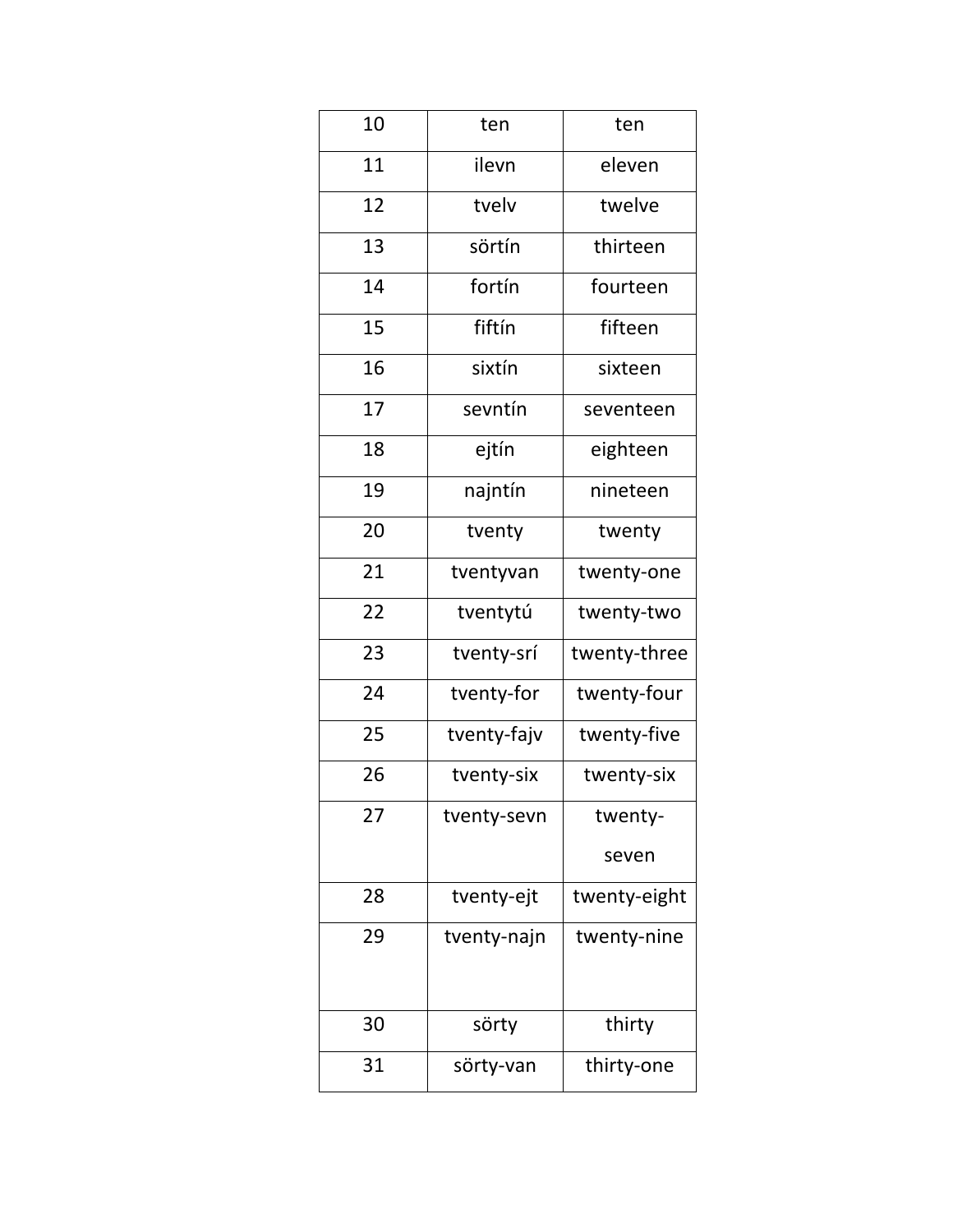| 32 | sörty-tú   | thirty-two   |
|----|------------|--------------|
|    |            |              |
| 33 | sörty-srí  | thirty-three |
| 34 | sörty-for  | thirty-four  |
| 35 | sörty-fajv | thirty-five  |
| 36 | sörty-six  | thirty-six   |
| 37 | sörty-sevn | thirty-seven |
| 38 | sörty-ejt  | thirty-eight |
| 39 | sörty-najn | thirty-nine  |
| 40 | forty      | forty        |
| 41 | forty-van  | forty-one    |
| 42 | forty-tú   | forty-two    |
| 43 | forty-srí  | forty-three  |
| 44 | forty-for  | forty-four   |
| 45 | forty-fajv | forty-five   |
| 46 | forty-six  | forty-six    |
| 47 | forty-sevn | forty-seven  |
| 48 | forty-ejt  | forty-eight  |
| 49 | forty-najn | forty-nine   |
| 50 | fifty      | fifty        |
| 51 | fifty-van  | fifty-one    |
| 52 | fifty-tú   | fifty-two    |
| 53 | fifty-srí  | fifty-three  |
|    |            |              |
| 54 | fifty-for  | fifty-four   |
|    |            |              |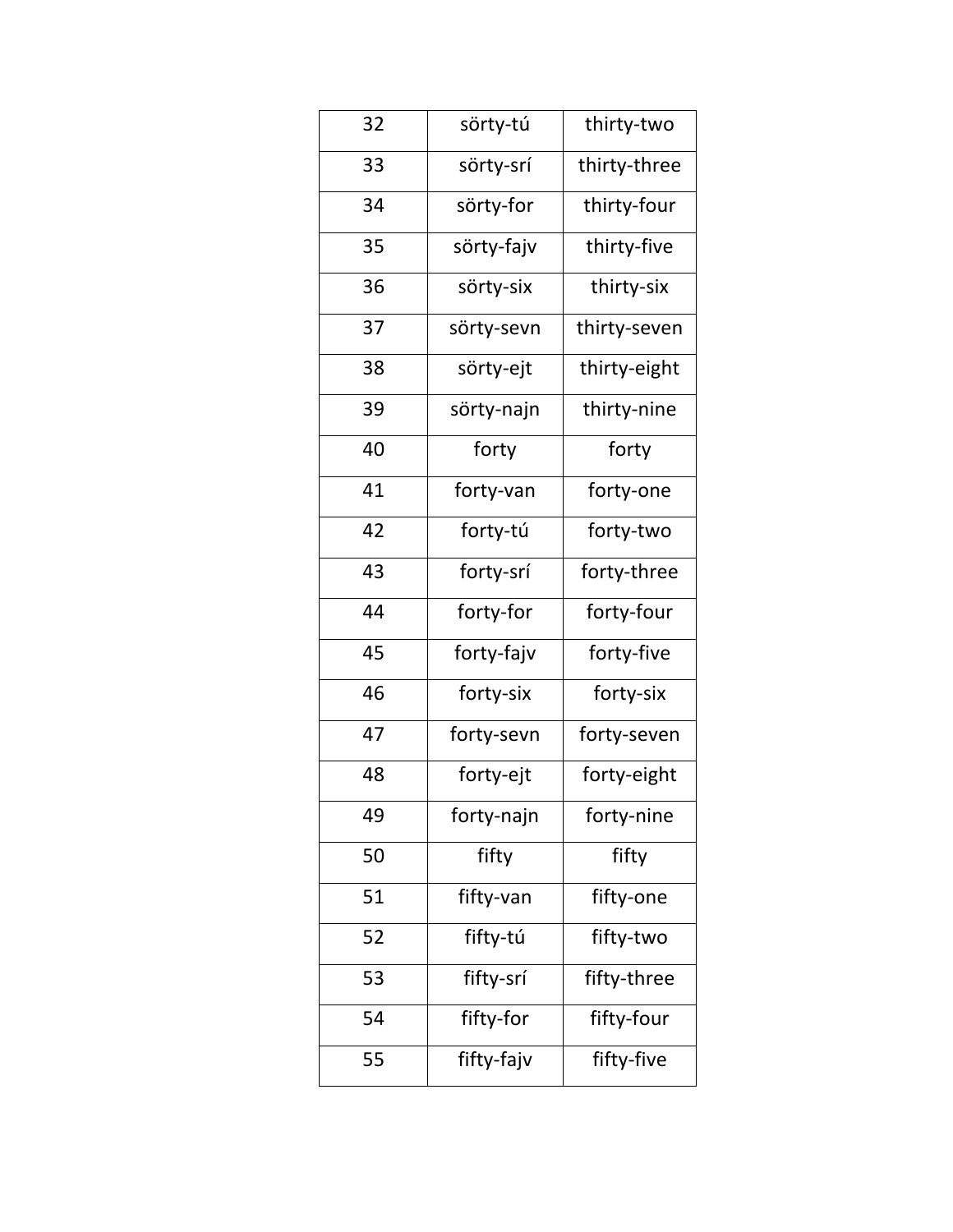| 56 | fifty-six    | fifty-six    |
|----|--------------|--------------|
| 57 | fifty-sevn   | fifty-seven  |
| 58 | fifty-ejt    | fifty-eight  |
| 59 | fifty-najn   | fifty-nine   |
| 60 | sixty        | sixty        |
| 61 | sixty-van    | sixty-one    |
| 62 | sixty-tú     | sixty-two    |
| 63 | sixty-srí    | sixty-three  |
| 64 | sixty-for    | sixty-four   |
| 65 | sixty-fajv   | sixty-five   |
| 66 | sixty-six    | sixty-six    |
| 67 | sixty-sevn   | sixty-seven  |
| 68 | ejt          | sixty-eight  |
| 69 | sixty-najn   | sixty-nine   |
| 70 | sevönty      | seventy      |
| 71 | sevönty-van  | seventy-one  |
| 72 | sevönty-tú   | seventy-two  |
| 73 | sevönty-srí  | seventy-     |
|    |              | three        |
| 74 | sevönty-for  | seventy-four |
| 75 | sevönty-fajv | seventy-five |
| 76 | sevönty-six  | seventy-six  |
| 77 | sevönty-sevn | seventy-     |
|    |              | seven        |